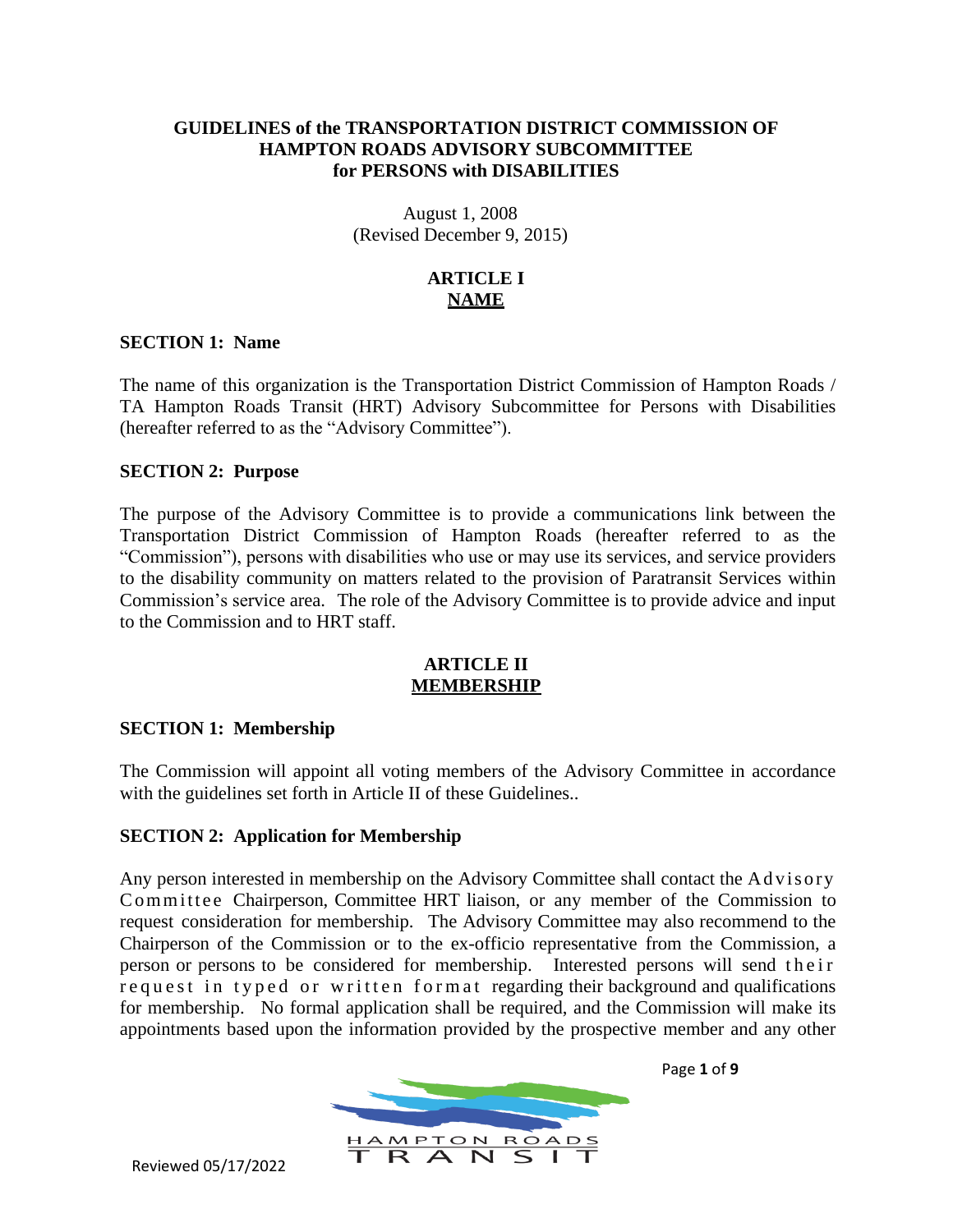sources it deems appropriate.

A list of open seats on the Advisory Committee and the expiration of the terms of the current members shall be maintained by HRT staff, with the assistance of the Membership Committee, and shall be made available to the public or to the Advisory Committee (or any member thereof) upon written request.

# **SECTION 3: Term of Membership**

**a.** Length of Term

Voting members shall be appointed for a term of not more than (3) three years. A membership term commences on the date the member is appointed to the Advisory Committee by TDCHR.

b. Reappointment

A member may be re-appointed to serve an additional (3) three-year term at the expiration of a current term. Membership shall be limited to (2) two consecutive (3) three-year terms. A member serving (2) two consecutive (3) three-year terms shall not be eligible for reappointment for 12 months. A member shall apply for reappointment in the same way as new members apply for appointment as described in Section 2 above.

c. Adjustment of Term

If a majority of the Commission concurs, a member's term may be shortened to less than (3) three years if such action would be in the best interest of the Advisory Committee.

# **SECTION 4: Voting Members**

Voting members shall be classified as either consumers or service providers.

- a. A "consumer" is an individual, or a parent, guardian or caregiver of an individual, with a disability who is certified eligible for ADA Paratransit Services and has been using the Paratransit Services of the Commission during the past six months.
- b. A "service provider" is an agency, organization, member jurisdiction, or company that has been providing services to persons with disabilities during the past six months.

# **SECTION 5: Non-Voting Members**

The Commission and the Hampton Roads Planning District Commission shall each be represented by one non-voting, ex-officio member who shall be named by their appointing entity.



Page **2** of **9**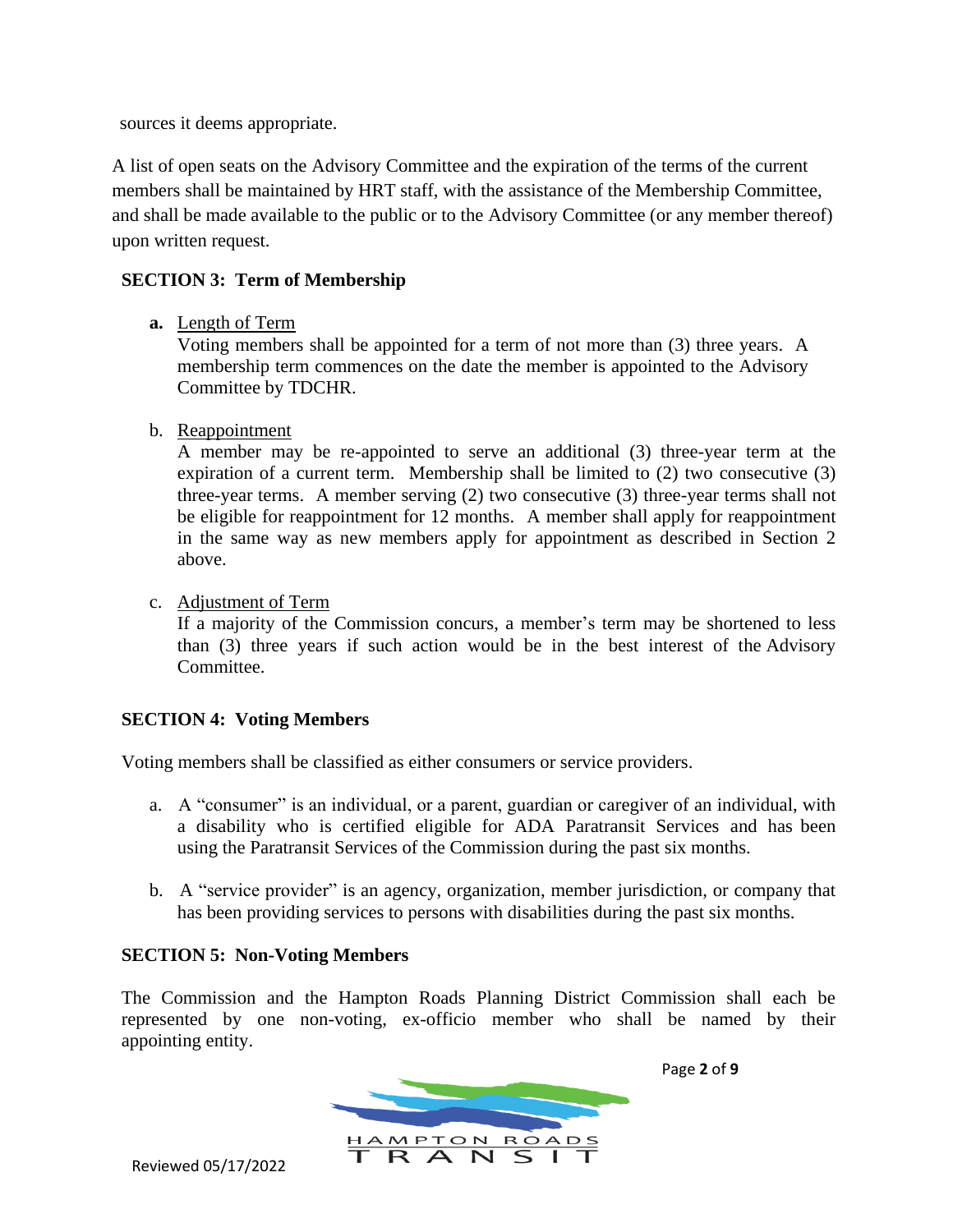HRT staff shall participate in Advisory Committee meetings on a non-voting basis.

A representative of the service contractor(s) for Paratransit Service shall participate in Advisory Committee meetings as a non-voting resource to members and HRT staff.

# **Section 6: Composition**

Membership shall consist of no more than twenty-one voting members and the nonvoting members. Furthermore, membership shall generally consist of:

- a. Two consumers from each member jurisdiction
- b. One service provider representative from each member jurisdiction.

Every effort will be made to have equal representation from each jurisdiction and balanced representation of the various disabilities present in the member jurisdictions. If the above-referenced number of consumers and/or service providers is not available from a jurisdiction, the Commission may, and shall be encouraged to, appoint a representative from another jurisdiction.

# **Section 7: Removal from Membership**

- a. A Consumer member of the Advisory Committee must use Paratransit services of the Commission at least once every six months during the fiscal year, or will be subject to removal.
- b. A Consumer member shall be subject for removal from the Advisory Committee upon a 30 day Sanction or suspension resulting in the violation of any Hampton Roads Transit Paratransit policy. Upon reinstatement of certified eligibility, the member must then undergo the Application for Membership process following a 12 month waiting period from the new date of certified eligibility reinstatement.



Page **3** of **9**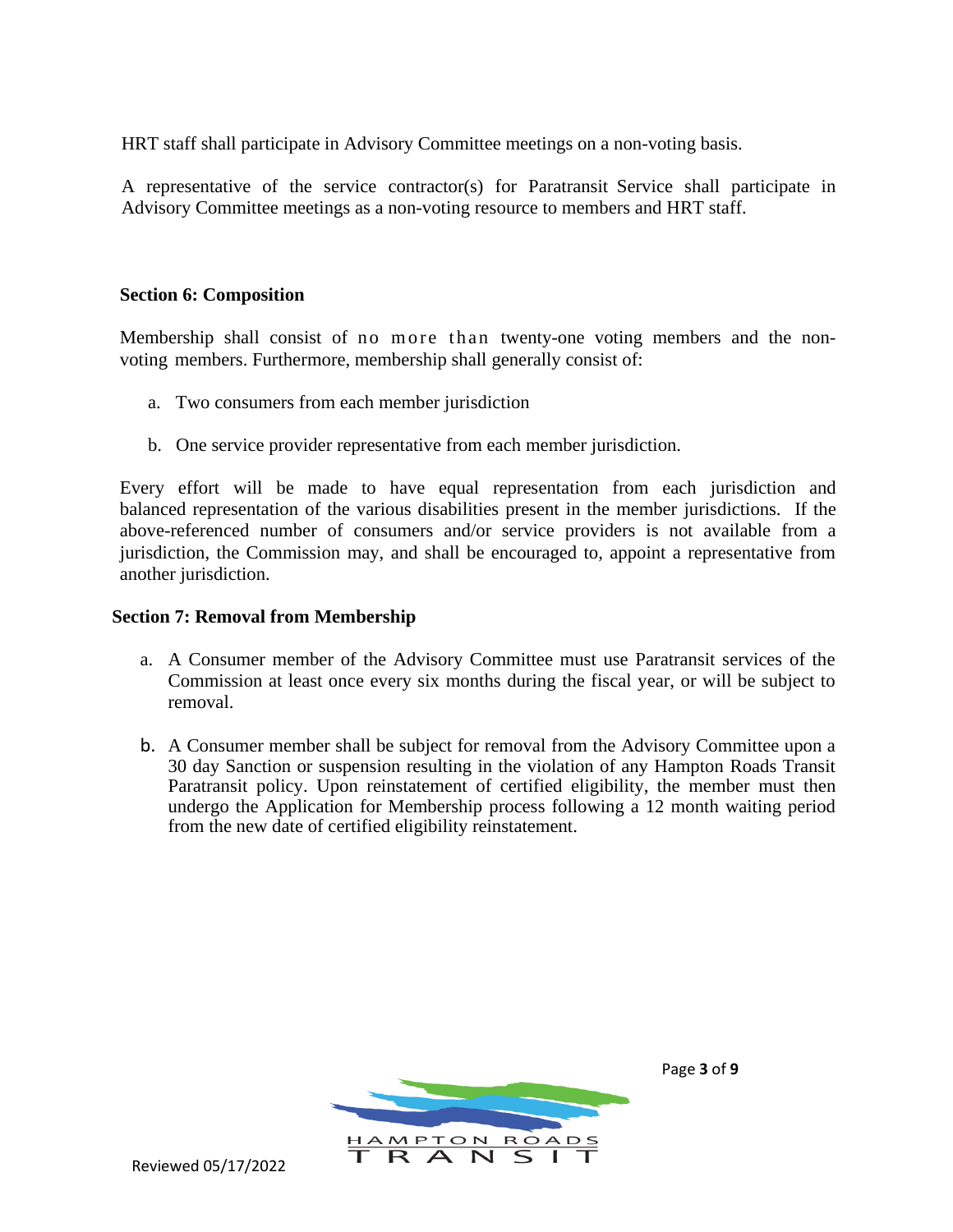# **ARTICLE III DUTIES and RESPONSIBILITIES of the ADVISORY COMMITTEE**

The role of the Advisory Committee is to provide advice and input to the Commission and to HRT staff and to represent the interest of the Hampton Roads disability community with HRT.

# **SECTION 1: Attendance**

- a. Members of the Advisory Committee shall attend scheduled meetings of the Committee and of any Subcommittee to which they are assigned. A record of attendance shall be maintained by HRT staff.
- b. Notification of a pending absence must be given by the member to the designated HRT staff representative, or designee, at least 24 hours prior to the beginning of a scheduled meeting, or the absence is unexcused, unless the absence is due to a verifiable emergency situation.
- c. Any voting member who has two consecutive unexcused absences or three total abscenses within a (12) twelve-month period may be deemed inactive by a majority vote of the Advisory Committee. In the event a member is deemed inactive, the Advisory Committee may request that the Commission remove and replace the inactive member from the Advisory Committee.

Any voting member removed by the Commission due to inactivity will not be eligible to apply for reappointment for twenty-four (24) months from the date of removal.

# **SECTION 2: Participation**

Members of the Advisory Committee are expected to participate in Committee and Subcommittee discussions and other activities, if any. Matters of interest to the Committee or HRT should be raised in a timely manner to permit placement on a meeting agenda for consideration.

# **ARTICLE IV HRT SUPPORT AND RESPONSIBILITIES**

As authorized by the Commission, and as assigned or delegated by the President/CEO, HRT staff is responsible for the day-to-day operations of the transit and paratransit systems.

# **SECTION 1: Designation of Responsible Staff**

Page **4** of **9** HRT shall designate staff responsible to support the Advisory Committee's functions, meetings

**HAMPTON ROADS**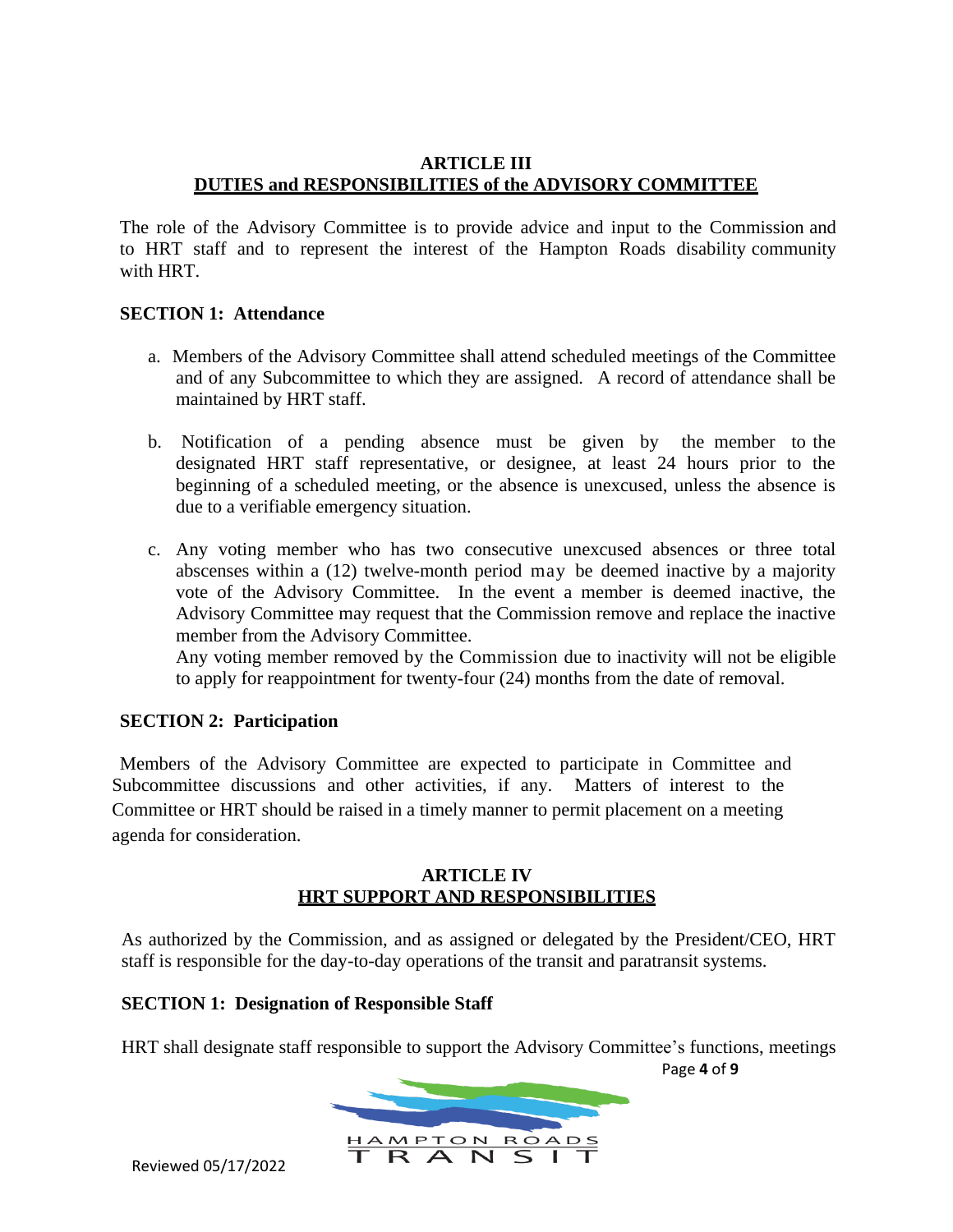and records. The Advisory Committee shall be informed of any changes in such assignment(s).

# **SECTION 2: Advisory Committee Records and Meeting Materials**

HRT shall prepare records and minutes of Advisory Committee meetings in draft form and shall maintain these as approved by the Advisory Committee.

HRT shall be responsible for preparing materials in advance of Advisory Committee meetings and ensuring their mailing or other delivery to Advisory Committee members in a timely manner. Upon request, materials will be provided in an accessible format.

If information relating to the Advisory Committee is requested by a member of the public, HRT shall be responsible for providing it in a manner consistent with applicable law.

# **SECTION 3: Staff Oversight of Committee**

HRT shall provide information to the Commission on an annual basis regarding Advisory Committee member attendance and performance.

# **ARTICLE V MEETINGS**

# **SECTION 1: Regular Meetings**

Regular meetings shall be held on the second Wednesday of a month, and shall generally be scheduled during February, April, June, August, October and December at either the Transportation District Commission of Hampton Roads Office, 3400 Victoria Boulevard, Hampton, Virginia or the Transportation District Commission of Hampton Roads Office, 509 East 18<sup>th</sup> Street, Norfolk, Virginia. Every effort will be made to alternate the meetings between the two locations. The annual meeting shall be held in June. If a regular meeting is cancelled, such notice shall, to the extent feasible, include the date and location of the next regular or special meeting.

# **SECTION 2: Special Meetings**

A special meeting of the Advisory Committee may be called by the Chairperson or any (5) five voting members. Members shall be given (10) ten business days written or verbal notice prior to said meeting. The notice must set forth items to be considered, and no other items will be considered unless by (3/4) three-fourths favorable vote, a quorum being present.

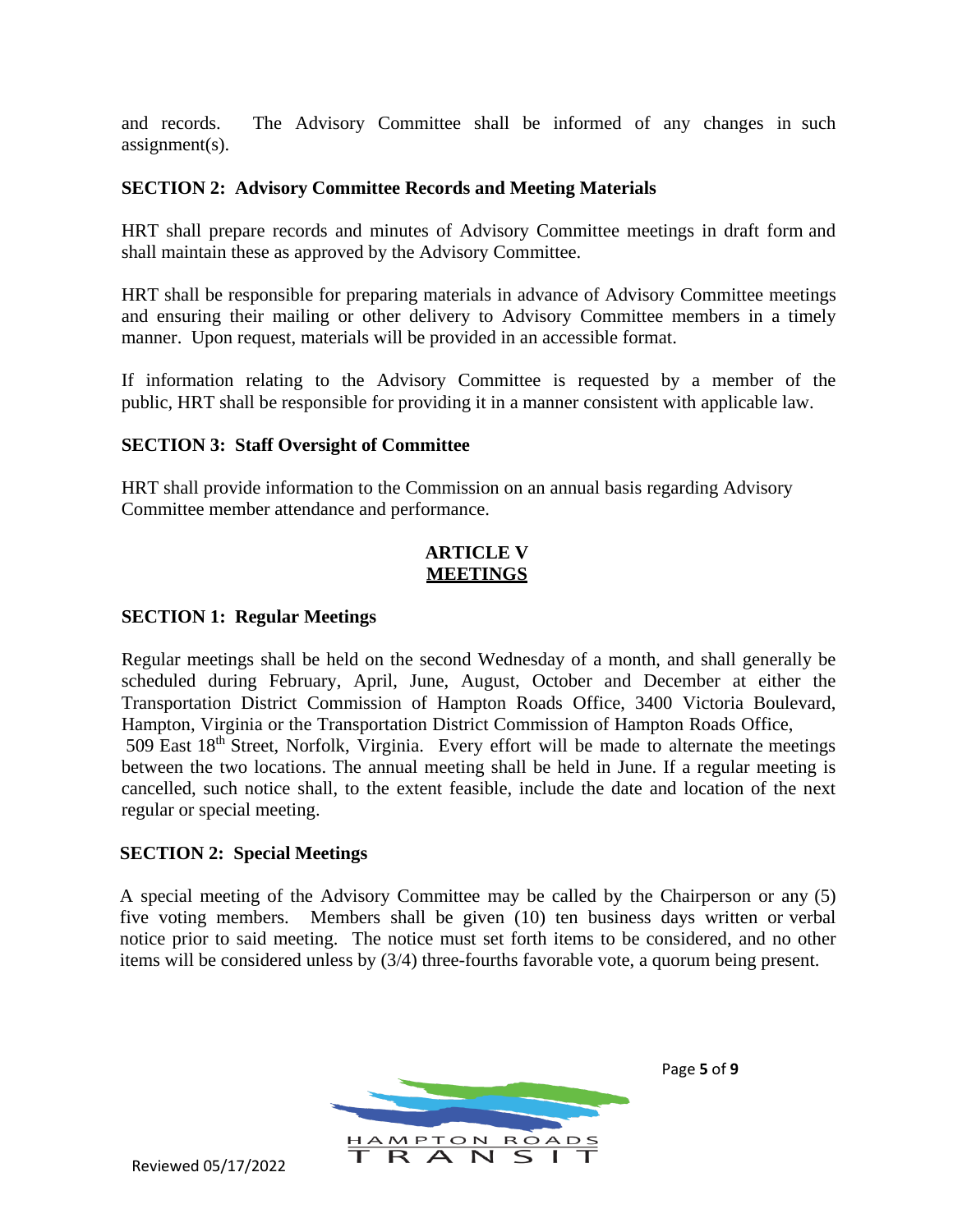# **SECTION 3: Quorum**

A quorum for the transaction of business shall be constituted by at least a majority of the appointed voting members. In the absence of a quorum, at the expiration of (30) thirty minutes from the time appointed for the meeting, the name of the members present shall be entered upon the minutes and the meeting shall stand ipso facto adjourned until the next regular meeting, or until a new call is issued in the regular way if it be a special meeting.

#### **SECTION 4: Voting**

Unless otherwise specified herein, a majority vote of those voting members in attendance, a quorum being present, shall be required to approve any motion or action of the Advisory Committee.

#### **SECTION 5: Access to Meetings**

All meetings of the Advisory Committee and of its Subcommittees shall be open to the public. No person shall be denied access to any meeting of the Advisory Committee or a Subcommittee unless that person is disruptive or otherwise prevents or impedes the business of the Advisory Committee or the Subcommittee.

#### **ARTICLE VI OFFICERS**

#### **SECTION 1: Officers**

The officers of the Advisory Committee shall consist of a Chairperson and a Vice-Chairperson. The officers shall be voting members in accordance with provisions of Article II. The Chairperson and the Vice-Chairperson shall be elected annually by the Advisory Committee and approved by Commission. Officers can serve no longer than (2) two consecutive (1) one-year terms in each position.

In the event an officer is unable to complete a term, the vacant office shall be filled in the same manner as it was originally filled.

# **SECTION 2: Duties of Chairperson**

- a. To preside at all Advisory Committee meetings and to vote to break a tie.
- b. To develop agendas for Advisory Committee meeting in coordination with HRT staff.
- c. To appoint chairpersons and members of all standing and Ad Hoc Subcommittees.



Reviewed 05/17/2022

Page **6** of **9**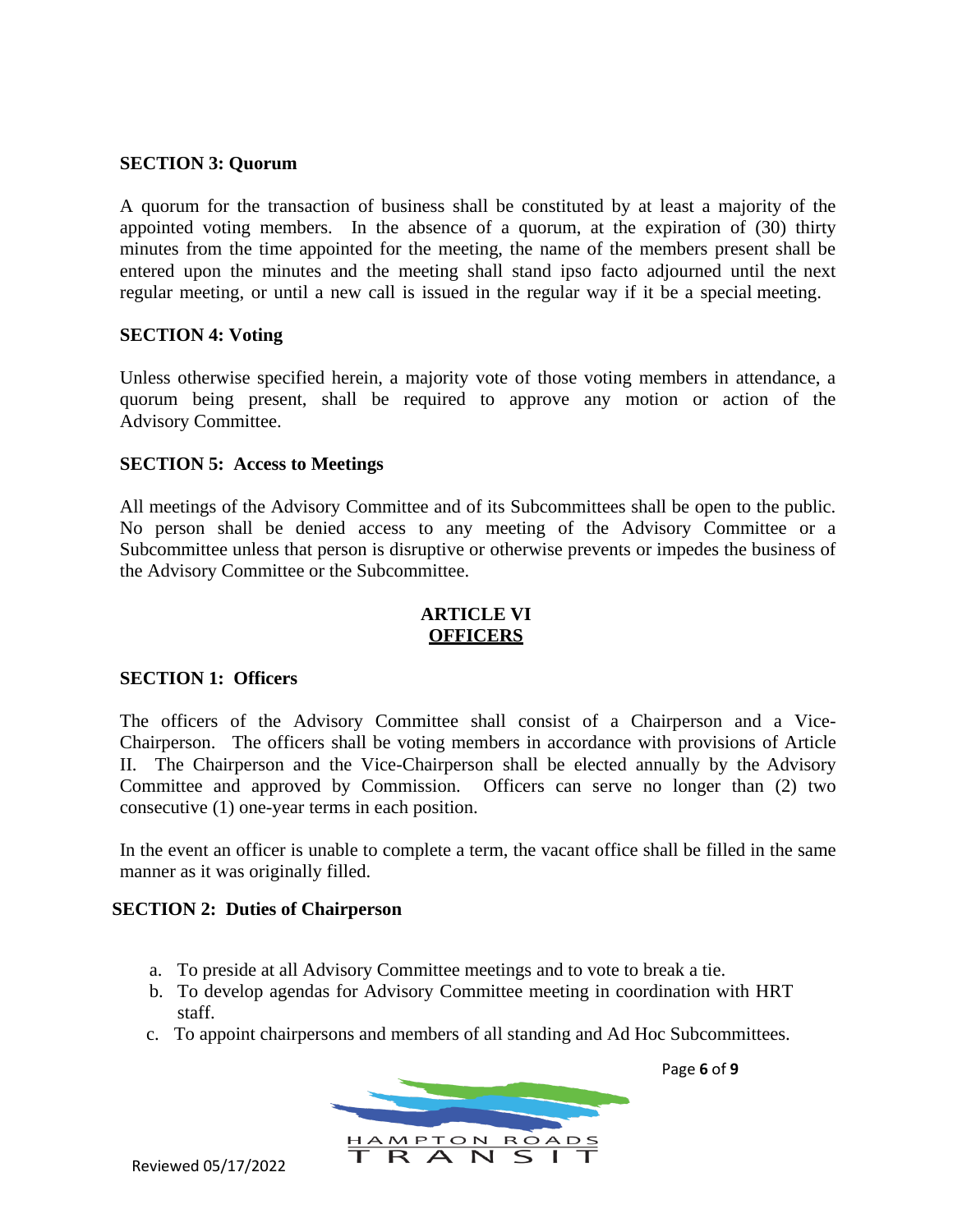d. To serve as an ex-officio, non-voting member of any and all standing and Ad Hoc Subcommittees, expect that the Chairperson of the Advisory Committee shall also serve as the voting Chairperson of the Executive Subcommittee.

e. To attend Commission meetings as a representative of the Advisory Committee.

# **SECTION 3: Duties of Vice-Chairperson**

- a. To perform the duties of the Chairperson in case of absence of the Chairperson.
- b. To serve as an ex-officio, non-voting member of any and all standing and Ad Hoc Subcommittees, expect that the Vice-Chairperson of the Advisory Committee shall also serve as a voting member of the Executive Subcommittee.
- c. To perform other duties assigned by the Chairperson.

# **ARTICLE VII SUBCOMMITTEE**

# **SECTION 1: Subcommittees**

Subcommittees shall consist of not less than three members, including the Subcommittee Chairperson. Except for the Executives Subcommittee that is restricted to 3 (three) members, there shall be no limit to the number of members of a Subcommittee, except that the number of voting members shall not, at any time, constitute a quorum of the Advisory Committee. Members of the Executive Subcommittee serving Ex-Officio, a non-voting capacity, shall not be counted for purposes of the Subcommittee's membership. The Subcommittee Chairperson and members shall be appointed by the Advisory Committee Chairperson. Each Subcommittee shall meet at least once per year, and additionally on an as-needed basis. The term for each Subcommittee member shall coincide with the term of the Advisory Committee Chairperson. Subcommittee vacancies shall be filled by the Advisory Committee Chairperson at the next Advisory Committee meeting.

Subcommittee meetings may be held at a time and place determined by the Subcommittee members, in coordination with HRT staff, but in general shall be held on the same day and at the same location as the Advisory committee meeting. All Subcommittee meetings shall be noticed to all members of the Advisory Committee in accordance with the provisions of Article V of these Guidelines and shall be open to the public.

Every effort shall be made to achieve a balanced representation on the Subcommittees and between Consumers and Service Provider members.

# **SECTION 2: Duties of Subcommittee Chairperson**

Each Subcommittee chairperson is responsible for reporting on Subcommittee activity at each regular meeting of the Advisory Committee and submitting a written report at the Annual meeting, which summarizes that Subcommittee's activity for the previous year.



Page **7** of **9**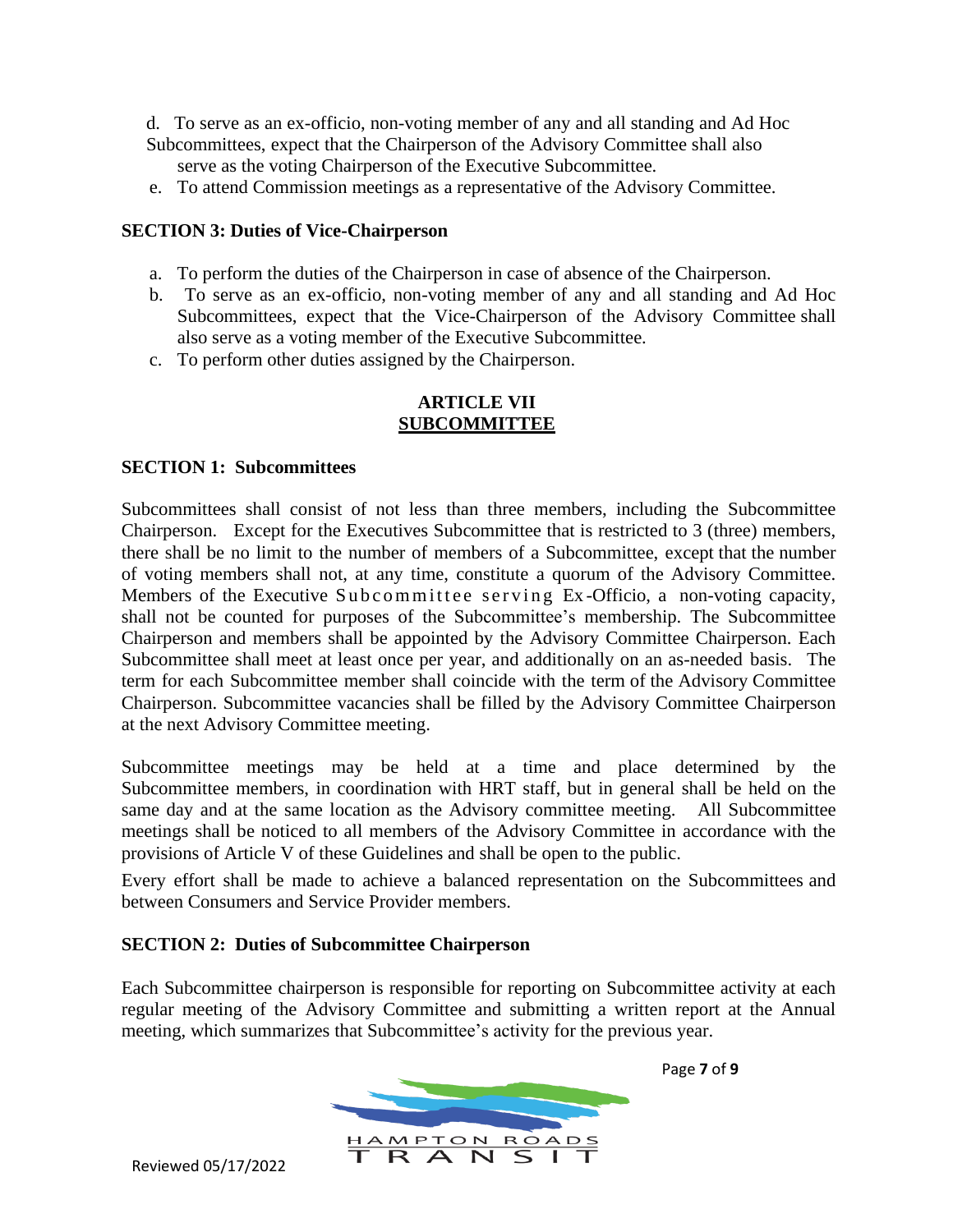The Subcommittee chairperson shall maintain a record of attendance at Subcommittee meetings, with support from HRT staff, and shall provide such record to the Advisory Committee through HRT staff.

# **SECTION 3: Standing Subcommittees**

The Standing Subcommittees of the Advisory Committee shall consist of the Executive Subcommittee, the Service Quality Subcommittee, the Membership Subcommittee, and the Policy Review Subcommittee.

a. The Executive Subcommittee shall consist of the Chairperson and Vice-Chairperson of the Advisory Committee, and one voting member shall be elected by a majority vote of the Advisory Committee, at a regular meeting, a quorum being present. The primary purpose of the Executive Subcommittees is to serve as a Communications/Liaison Subcommittee on behalf of the full Advisory Committee. In this role, the Subcommittee, working with HRT staff, shall be responsible for liaison and communication between the Advisory Committee and HRT Commissioners and/or staff. The Chairperson of the Advisory Committee may delegate representation of the Advisory Committee at Commission meetings to one or more members of this Subcommittee. The Executive Subcommittee shall also review minutes for accuracy prior to mailing, oversee all standing committees, and coordinate the preparation of meeting agendas with designated HRT staff. The Executive Committee shall be composed of not less than (1) one consumer member and (1) one service provider member. Members of the Executive Subcommittee shall serve as ex-officio nonvoting members of all other standing Subcommittees.

b. The Service Quality Subcommittee shall be responsible, working with HRT staff, to monitor the performance of Paratransit Service and other public transit services in the service area, and to report any conclusions and recommendations to the Advisory Committee for consideration.

c. The Policy Review Subcommittee shall be responsible, working with HRT staff, to review pending and/or adopted HRT policies relating to Paratransit Service and other public transit services in the service area, and to report any conclusions and recommendations to the Advisory Committee for consideration.



Page **8** of **9**